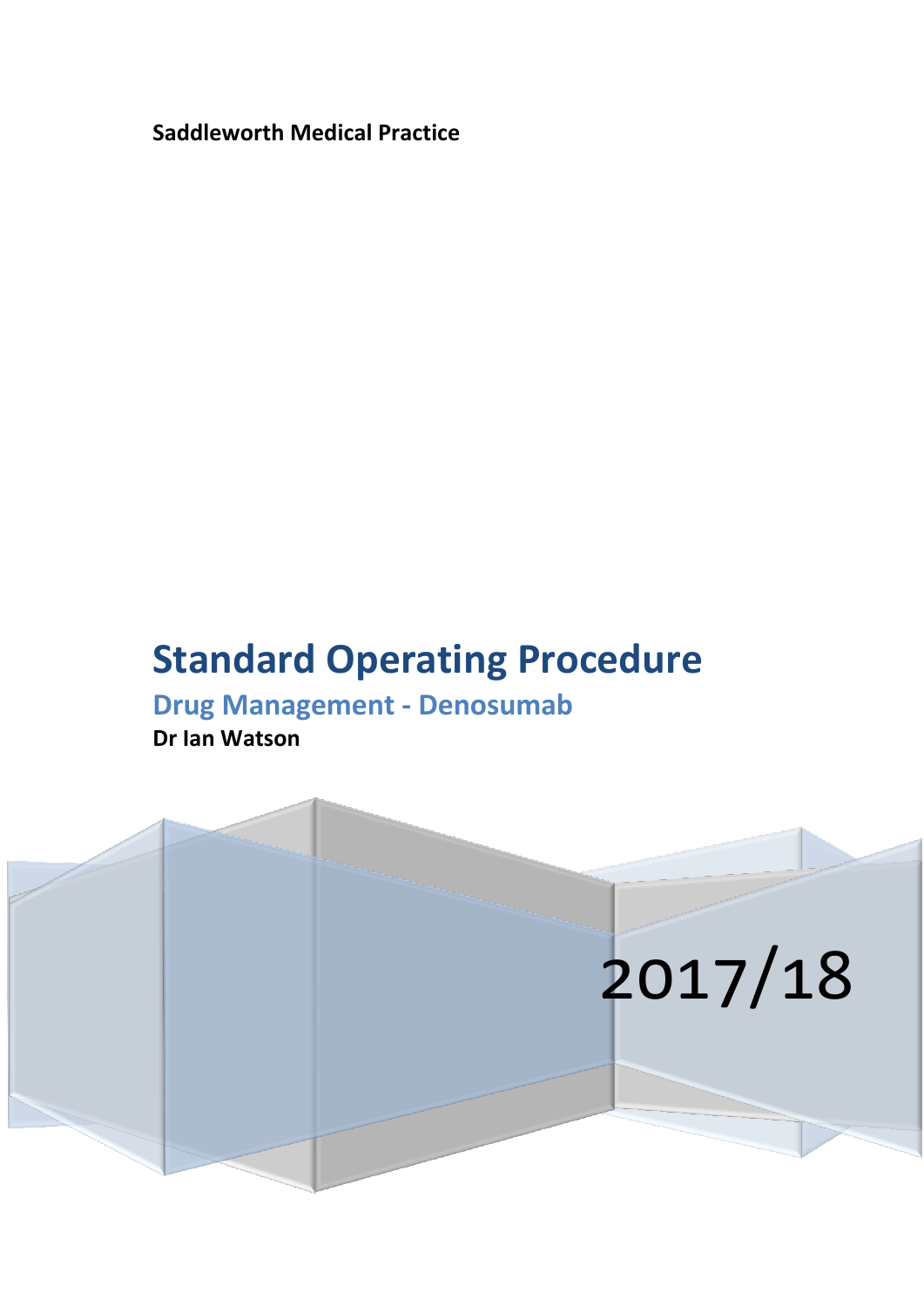## **Contents**

TD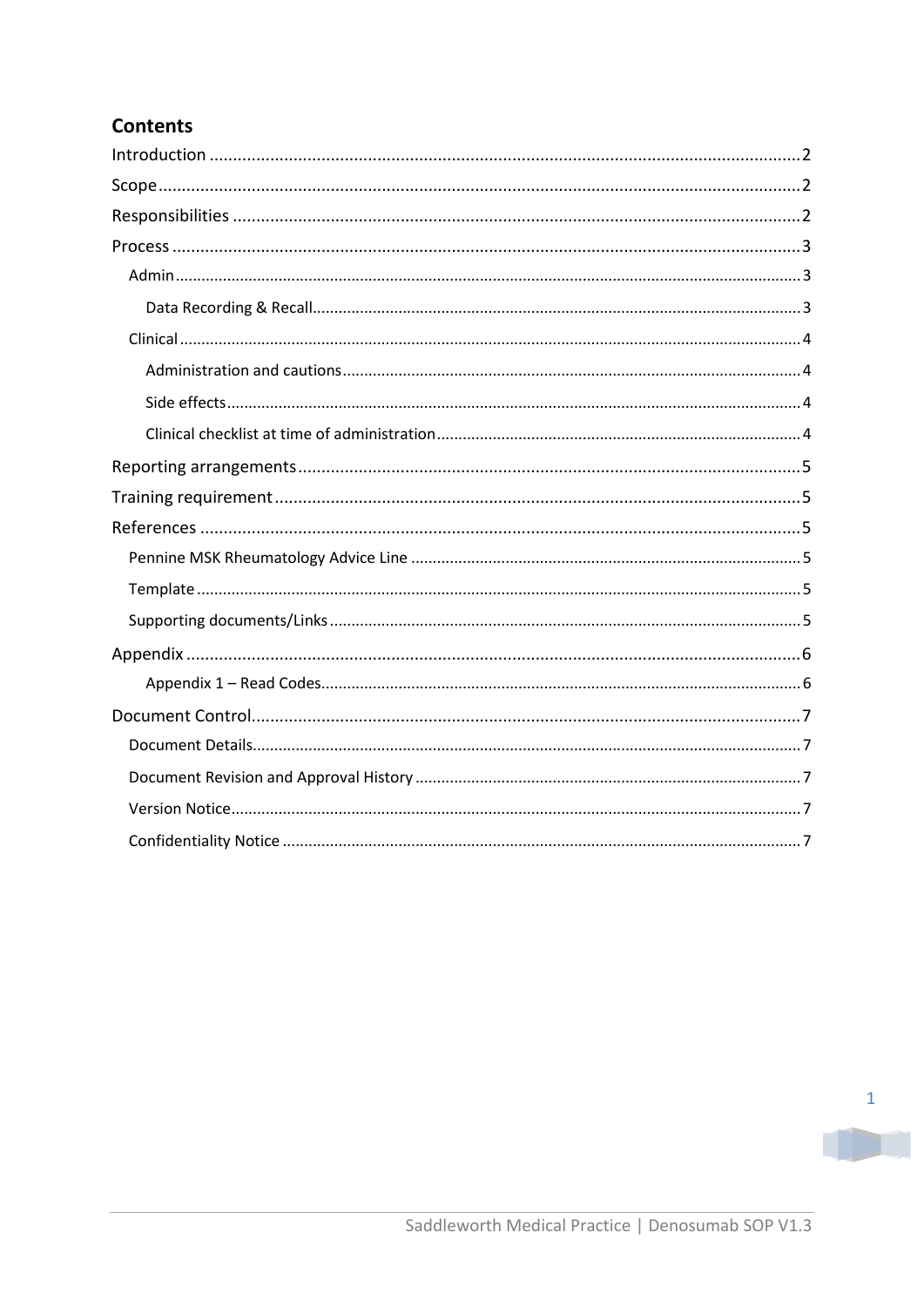## <span id="page-2-0"></span>**Introduction**

Denosumab is a monoclonal antibody that binds to the RANK ligand protein produced by osteoblasts that then normally activates and develops osteoclasts. It inhibits this action and as such decreases bone resorption that is accelerated in osteoporosis.

## <span id="page-2-1"></span>**Scope**

Secondary care initiate Denosumab therapy. After twelve months of therapy stable patients are handed over to primary care.

Denosumab drug management provided to patient handed over to the Practice includes:

- Blood test monitoring (renal function and bone profile) six monthly
- Administering and monitoring Denosumab therapy six monthly
- refer for DEXA scans three yearly

## <span id="page-2-2"></span>**Responsibilities**

| Task                  | Responsibility                |
|-----------------------|-------------------------------|
| Sister Joanne Grocott | Lead Nurse                    |
| Elizabeth Hampson     | Data Quality Administrator    |
| Victoria Howard       | <b>Contract Administrator</b> |
| Lesley Styles         | Denosumab Administrator       |
| Dr Ian Watson         | Lead GP                       |

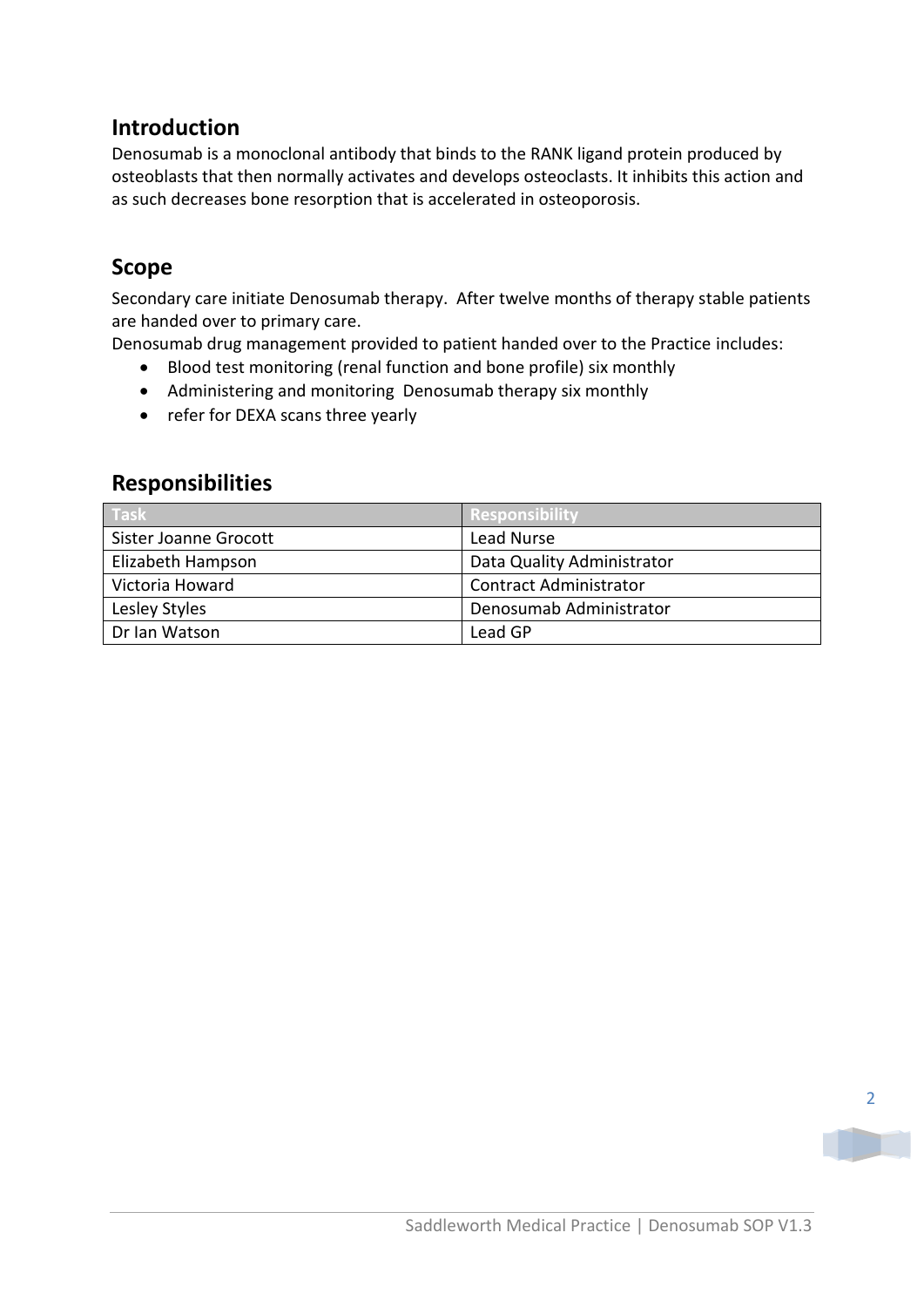## <span id="page-3-0"></span>**Process**

#### <span id="page-3-1"></span>**Admin**

#### <span id="page-3-2"></span>**Data Recording & Recall**

#### **Clinicians will:**

- pass all new notifications of Denosumab being given in primary care to Denosumab Administrator.
- update the patients diary entries after administering Denosumab therapy
- refer patients when they require a DEXA scan

#### **Data Quality Administrator will:**

- code details from the secondary care hand over first Demosumab therapy & last DEXA scan
- set up diary entries next Denosumab Therapy and next DEXA
- apply patient warning "Denosumab 6/12 DEXA 3 yearly (see diary) "
- search diary entries each month for patients due Denosumab therapy and DEXA, pass detail of patients due to the Denosumab Administrator.

#### **Denosumab Administrator will:**

- ensure that bloods (renal function and bone profile) are checked two week before administration of the drug is due.
- arrange for the Denosumab prescription one week before administration of the therapy is due
- arrange for the prescription to be kept refrigerated at the practice.
- make an appointment for patient to be given Denosumab (ideally with a practice nurse but on occasion with a doctor).
- maintain a Denosumab register on an spreadsheet Location: N:\Shared\Saddleworth\_Medical\_Practice\Registers Name: Denosumab
- Request Data Quality Administrator codes and sets up diary entries for all new notifications of Denosumab being given in primary care

#### **Patient will be:**

- given the Practice Denosumab Administrators contact details
- encouraged to take an active role in their treatment
- notified that the company making the drug offer a free reminder for patients by email or post.

#### **Contract Administrator will:**

- assist leads in ensuring contractual requirements and reporting arrangements are met
- Set up and oversee administrative processes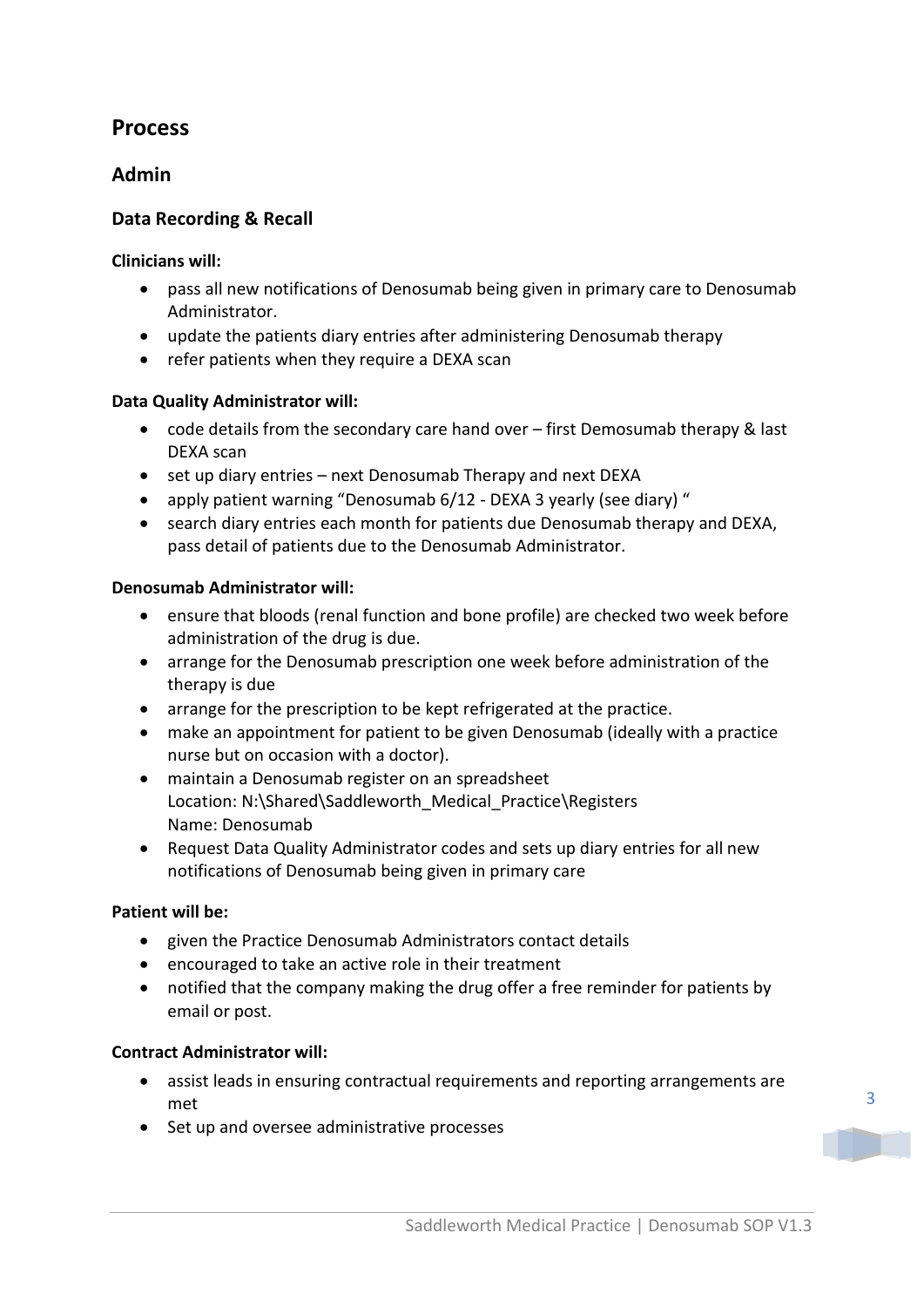## <span id="page-4-0"></span>**Clinical**

#### <span id="page-4-1"></span>**Administration and cautions**

All patients with a persistent eGFR <30 will stay within the secondary care setting. If there is a transient drop in eGFR to below 30 and not due to AKI or other serious cause, the drug may be given whilst checking eGFR 10-14 days later.

If eGFR remains below 30 then, the patient is to be referred back to Pennine MSK

Hypocalcaemia should be treated before administration.

Patients should not be given the drug if:

- they have cellulitis (a side effect is lower limb cellulitis)
- Are due orthopaedic surgery within 12 weeks after
- If they have had metalwork inserted 12 weeks prior to the injection
- If they have fractured a bone 6 weeks prior to the injection
- If they unwell or taking antibiotics
- If the patient during their treatment plan develops a latex allergy they should be referred back to Pennine MSK as the needle is latex covered.

The injection itself is a subcutaneous injection. Given into the abdomen. The needle is selfretracting.

#### <span id="page-4-2"></span>**Side effects**

- Flu like symptoms
- Cellulitis
- Osteonecrosis of the jaw  $-1:1000$
- Osteonecrosis auditory canal 29 cases worldwide
- Atypical fracture if the patient develops any new thigh, hip or knee pain this may need investigating for an atypical fracture.

#### <span id="page-4-3"></span>**Clinical checklist at time of administration**

- Ensure bloods have been checked and are normal
- Check if due any orthopedic surgery
- Check if recent fracture or metalwork insertion
- Check date next DEXA is due if due ask to make an appointment with a GP
- Check compliance to all medication especially calcium and vitamin D
- Identify any side effects
- Provide lifestyle advice
- Assess risk of falls and refer falls team if necessary



4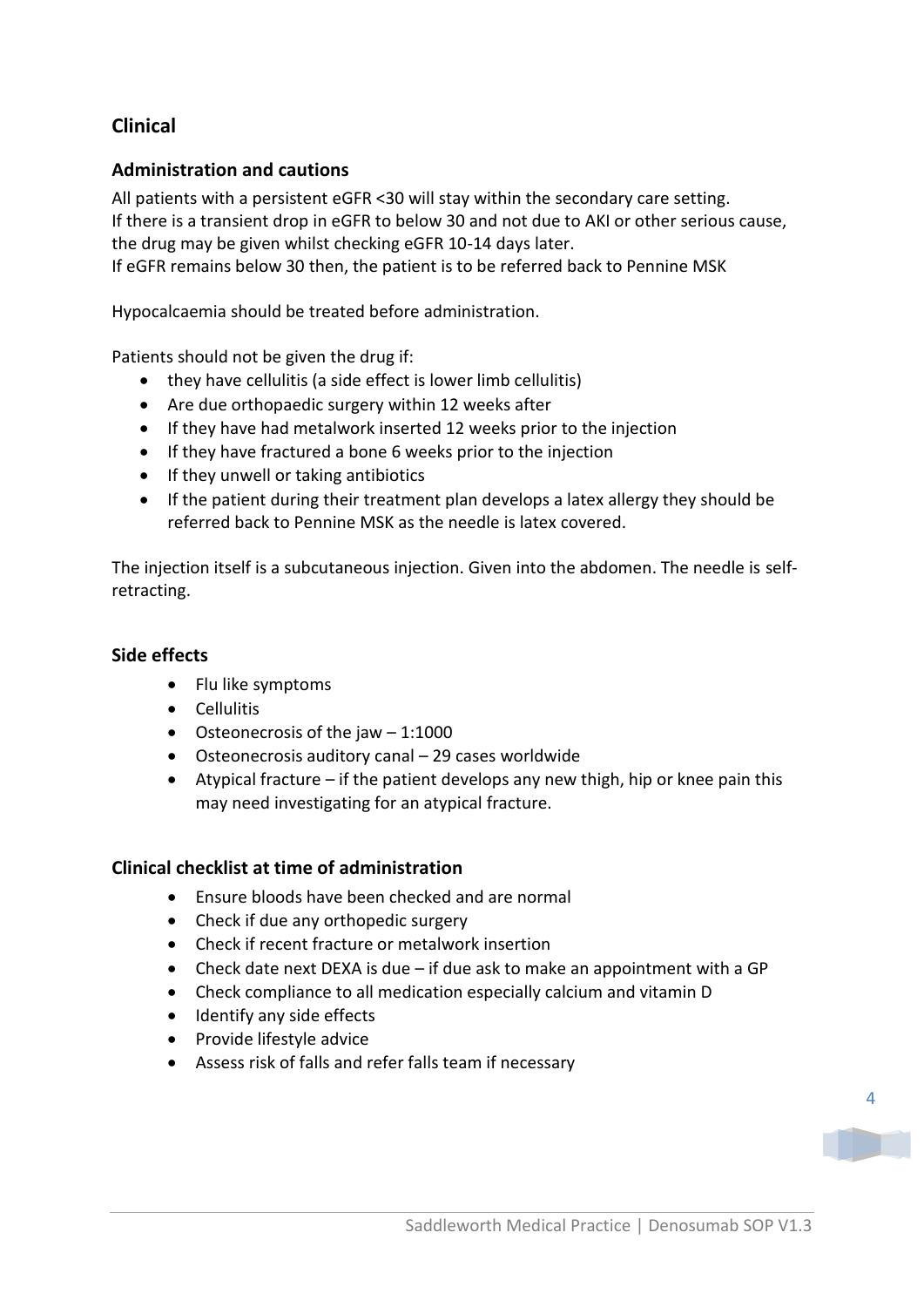## <span id="page-5-0"></span>**Reporting arrangements**

#### **EQALS Scheme – Drug Management**

| <b>Indicator</b> | Reporting        | Min              | <b>Reports required</b>                                |
|------------------|------------------|------------------|--------------------------------------------------------|
| Ref. No.         | <b>Frequency</b> | <b>Threshold</b> |                                                        |
| DM <sub>2</sub>  | Quarterly        | 100%             | No. of patients receiving treatment in<br>primary care |

## <span id="page-5-1"></span>**Training requirements**

The practice lead is responsible for providing / facilitating staff training (clinical and nonclinical).

## <span id="page-5-2"></span>**References**

#### <span id="page-5-3"></span>**Pennine MSK Rheumatology Advice Line**

0161 621 3575

#### <span id="page-5-4"></span>*Template*

#### **EQALS template**

The CCG provided clinical system template will be used to record data. To access the template in emis consultation select 'Run template' then search for EQALS PLUS.

#### <span id="page-5-5"></span>**Supporting documents/Links**

#### **EQALS guidance**

CCG supplied EQALS Plus scheme for 2017 / 18 documents are saved on the shared drive in the EQALS PLUS folder.

Location - N:\Shared\Saddleworth\_Medical\_Practice\EQALS PLUS

- EQALS Plus Specification 2017 18 FINAL revised 23.06.2017
- EQALS Plus 2017 18 Guidance FINAL 23.06.2017
- EQALS Read Coded Specification 2017-18 v24-08-2017

#### **NICE guidance**

<https://www.nice.org.uk/guidance/qs149>

#### **Prolia® Patient Support Program**

<https://www.prolia.com/services/patient-support-program/>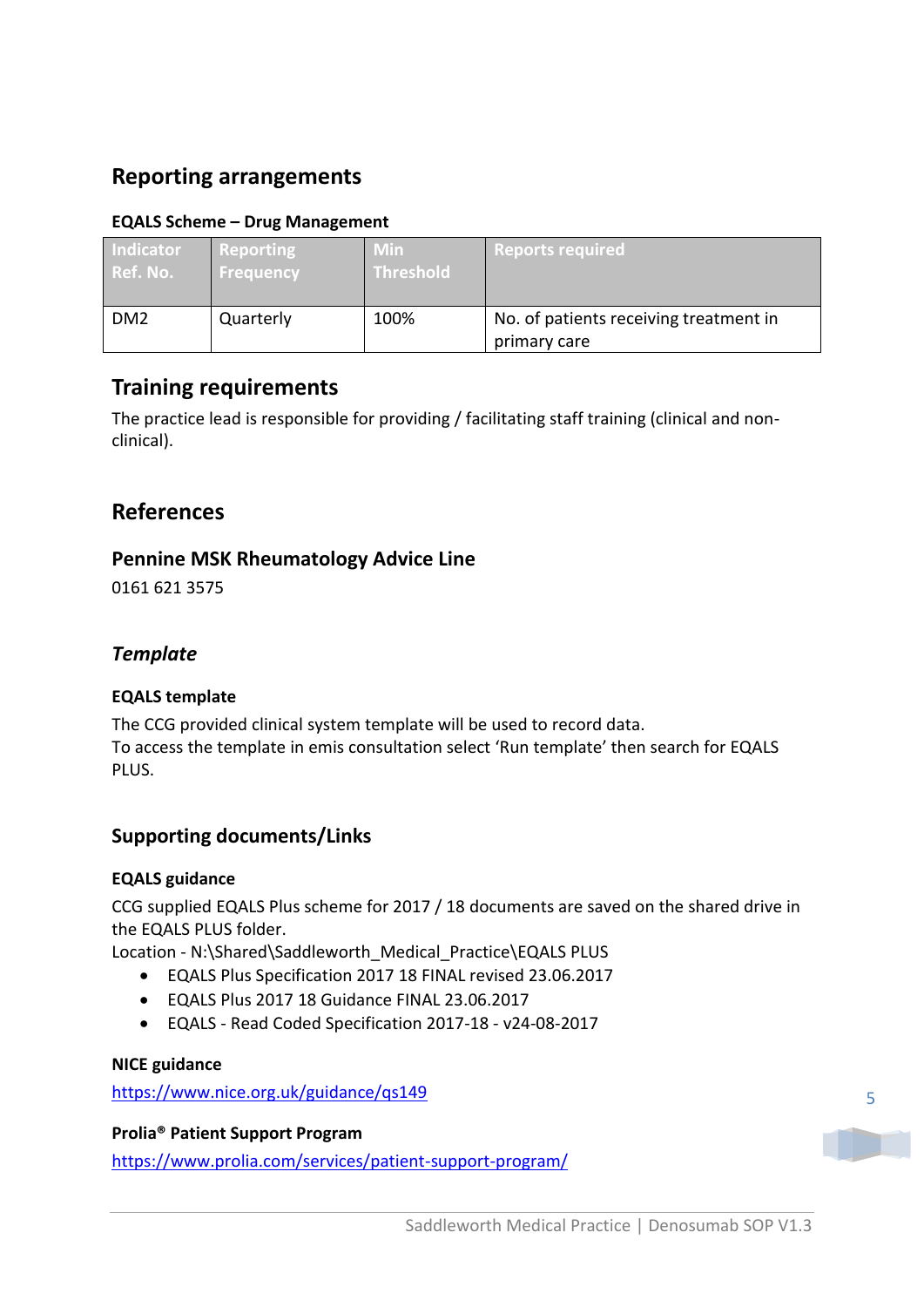## <span id="page-6-0"></span>**Appendix**

## <span id="page-6-1"></span>**Appendix 1 – Read Codes**

| l Read Code | <b>Description</b>                         |
|-------------|--------------------------------------------|
| 8BPW.       | Denosumab therapy                          |
| 58E.        | DEXA – Dual Energy X-ray photon Absorption |



TD